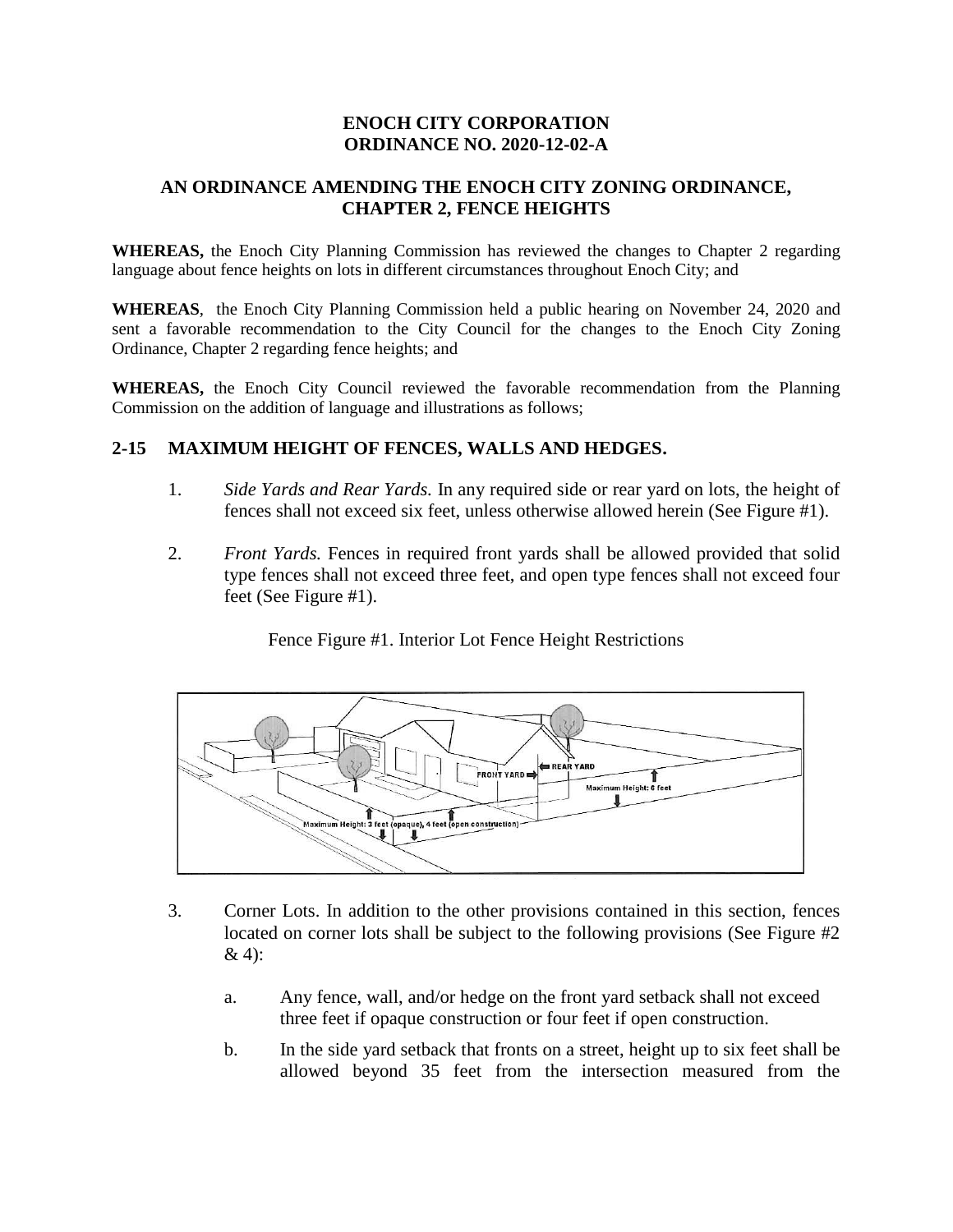intersecting extended curb lines. Height within the 35 foot area shall conform to the requirements of a front yard setback.



Figure #2: Illustration of a Common 35 Foot Sight Visibility Triangle

c. A clear view zone shall be maintained free of fencing, except a see-through fence or a view obscuring fence no higher than three feet in height when a driveway exists on the adjacent lot within ten feet of the shared property line. The clear view zone refers to the portion of the corner lot lying within a triangular area formed by measuring back ten feet from the point where the interior property line shared with the adjacent lot meets the property line along the public right-of-way (see figure #3).

Figure #3 Clear View Zone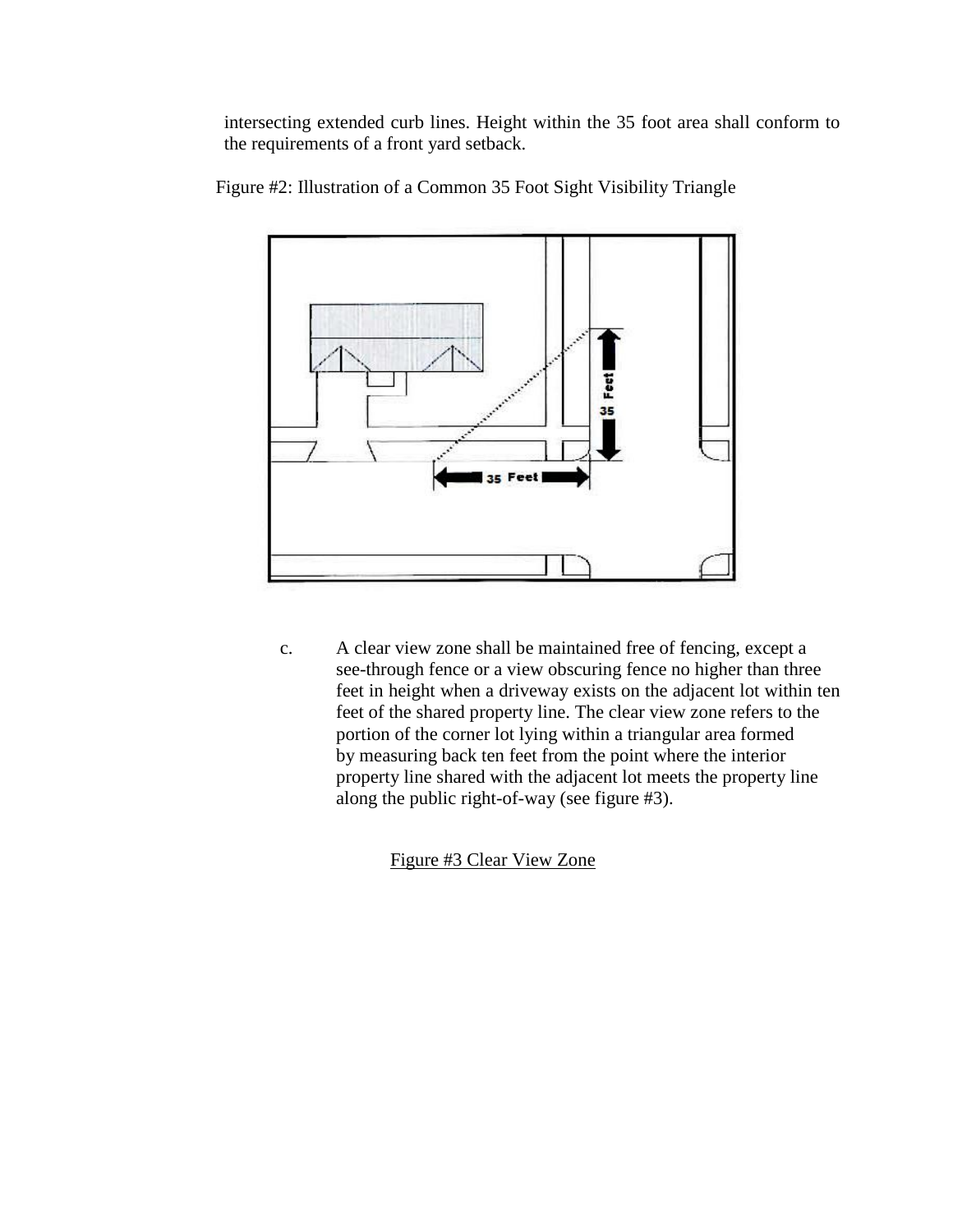

d. Heights on the rear yard setback and interior side yard setback shall not exceed six feet, unless otherwise allowed herein.

# Fence Figure #4. Corner Lot Fence Height Restrictions



4. *Fences on Slopes.* Fences on slopes may be a maximum of seven feet if the average height of such fence is no greater than six feet six inches, unless otherwise allowed herein (see Figure 5).

Slopes Figure #5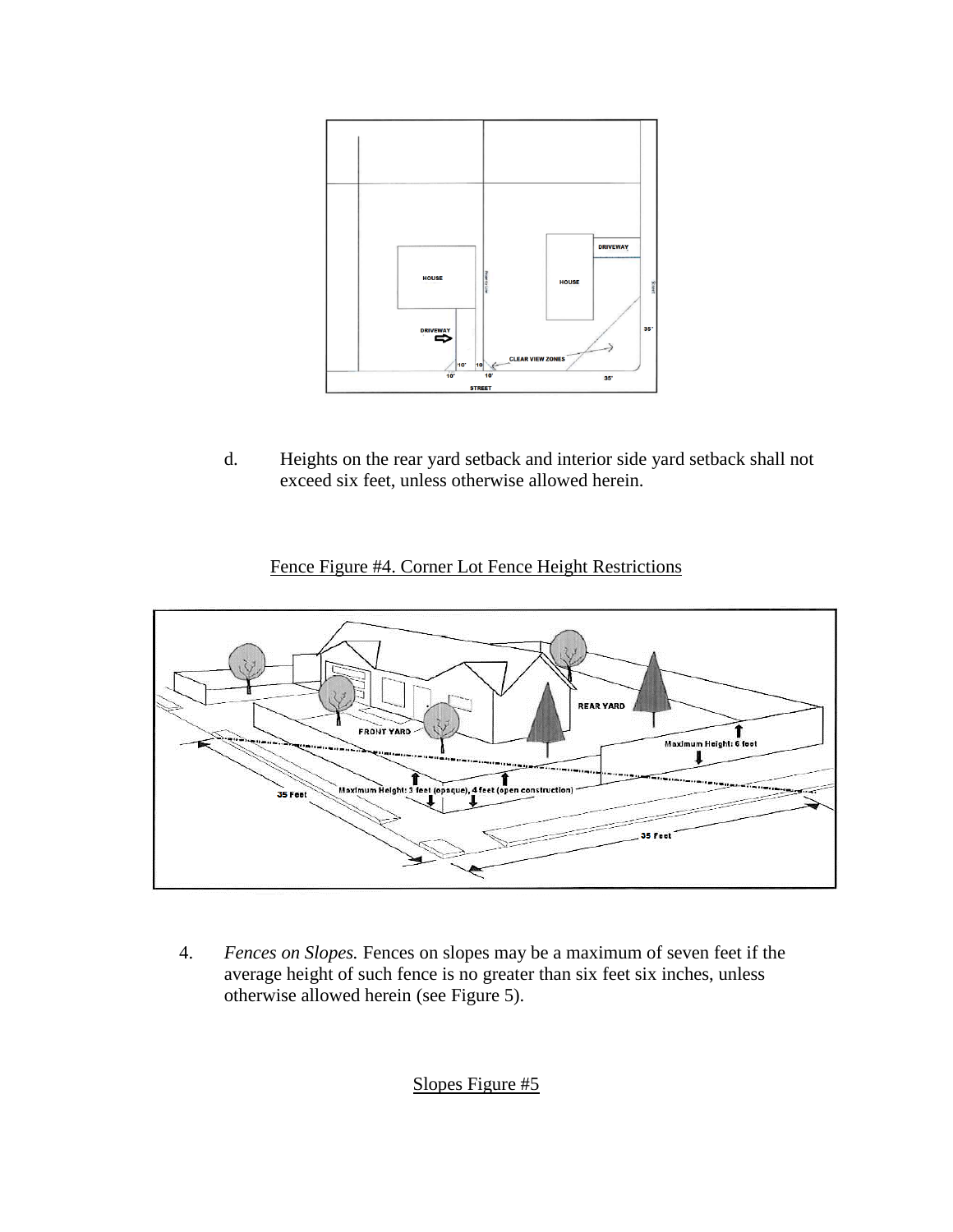

- 5. *Fence Posts, Gate Posts, Pillars, and Support Columns.* Fence posts, gate posts, pillars, and support columns may extend 12 inches above the maximum fence height when separated by at least six linear feet of fencing (see Figure 5). Gate posts may be as close as three feet of each other with no more than one gate per fence frontage. Structures may not exceed 18 inches in diameter or width.
- 6. *Measurement of Fence Height.*
	- a. The height of a fence shall be measured from the highest grade.
	- b. The combined height of a fence and retaining wall shall not exceed 11 feet, unless otherwise allowed herein (see Figure #6).



Height Figure #6